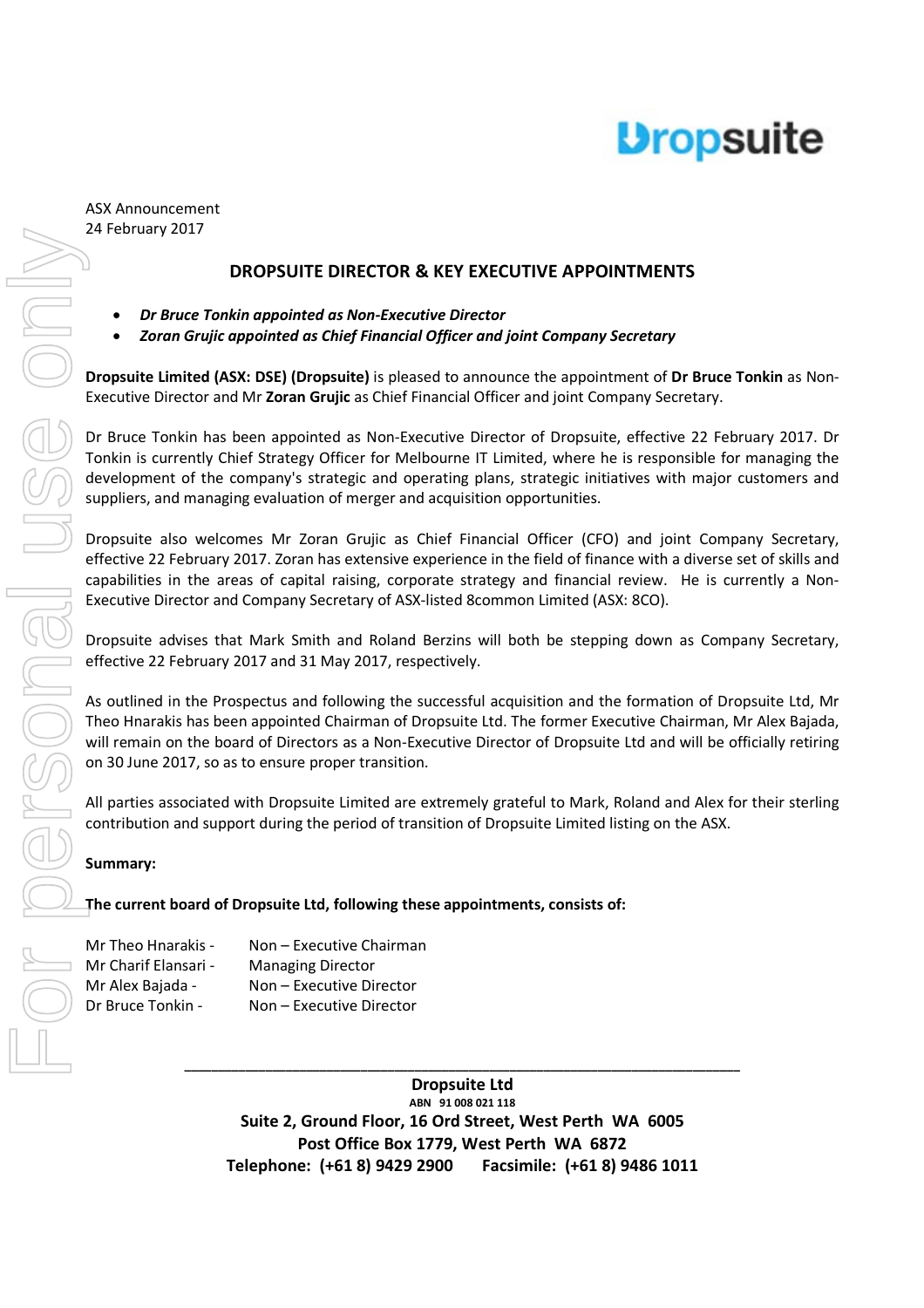# **Dropsuite**

Mr Zoran Grujic - CFO / Joint Company Secretary Mr Roland Berzins - Joint Company Secretary

#### **About Dropsuite**

Dropsuite is a global cloud software platform enabling SMBs in over 100 countries to easily backup, recover and protect their digital assets. Dropsuite's network of preferred reseller partners has a combined customer reach of millions of small and medium-sized businesses worldwide. Dropsuite's products include website and database backup, email backup and archiving and file-based server backup.

Dropsuite works with some of the biggest names in website hosting and the managed services market such as Ingram Micro, the world's largest distributor of computer and technology products, GoDaddy the world's largest hosting company, Blacknight Solutions — the #1 hosting company in Ireland, GMO Internet — the #1 hosting company in Japan, HostPapa — the #1 hosting company in Canada, Singtel — the #1 telco in Singapore, and world leading domain name registrar Crazy Domains in Australia/UAE.

For more information please visit: www.dropsuite.com

**For further information, please contact:** 

For more information please visit: www.dropsuite.com

**Roland Berzins Company Secretary** 

#### **For further investor information, please contact:**

**Rod North**, Managing Director, **Bourse Communications Pty Ltd T:** (03) 9510 8309, **M:** 0408 670 706,

> **Dropsuite Ltd ABN 91 008 021 118 Suite 2, Ground Floor, 16 Ord Street, West Perth WA 6005 Post Office Box 1779, West Perth WA 6872 Telephone: (+61 8) 9429 2900 Facsimile: (+61 8) 9486 1011**

**\_\_\_\_\_\_\_\_\_\_\_\_\_\_\_\_\_\_\_\_\_\_\_\_\_\_\_\_\_\_\_\_\_\_\_\_\_\_\_\_\_\_\_\_\_\_\_\_\_\_\_\_\_\_\_\_\_\_\_\_\_\_\_\_\_\_\_\_\_\_\_\_\_\_\_\_\_\_\_\_\_\_**